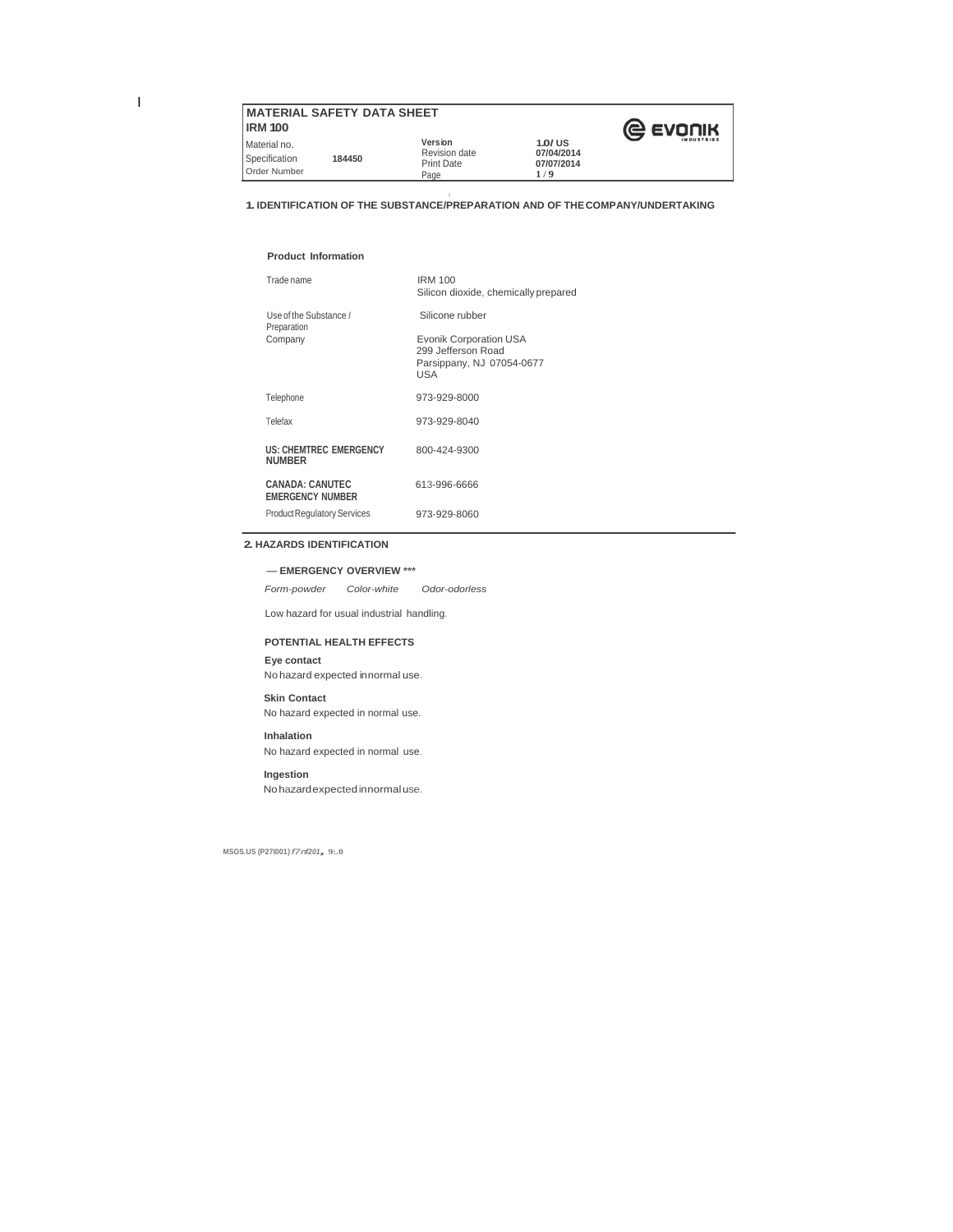| <b>IRM 100</b>                                |        |                                                |                                             | @ EVONIK<br>INDUSTRIES |
|-----------------------------------------------|--------|------------------------------------------------|---------------------------------------------|------------------------|
| Material no.<br>Specification<br>Order Number | 184450 | Version<br>Revision date<br>Print Date<br>Page | 1.0 / US<br>07/04/2014<br>07/07/2014<br>21Q |                        |

### **3. COMPOSITION/INFORMATION ON INGREDIENTS**

CAS-No. 112926-00-8, 7631-86-9

**Information on ingredients** *I* **Hazardous components**

Silicon dioxide, chemically prepared

CAS-No. 112926-00-8 Percent*(Wt. /Wt.)*

### **4. FIRST AID MEASURES**

### **Inhalation**

In case product dust is released: Possible discomfort: cough, sneezing Move victims into fresh air.

#### **Skin contact**

Wash off with soap and plenty of w a t e r.

#### **Eye contact**

In case of contact, immediately flush eyes with plenty of water for at least 15 minutes or until all material has been removed. Obtain medical attention.

### **Ingestion**

If accidentally swallowed, rinse mouth thoroughly with water and afterwards, drink plenty of water. In case of discomfort, obtain medical attention.

### **5. FIRE-FIGHTING MEASURES**

| Flash point              | not applicable |
|--------------------------|----------------|
| Lower explosion limit    | not determined |
| Upper explosion limit    | not determined |
| Autoignition temperature | not determined |

### **Suitable extinguishing media**

Water spray, foam, C02, dry powder. Adapt fire-extinguishing measures to surroundings

#### **Extinguishing media which must not be used for safety reasons**

Do not use full-force water jet in order to avoid dispersal and spread of the fire.

### **Specific hazards during firefighting**

None known.

### **Special protective equipment forfire-fighters**

As in any fire, wear self-contained positive-pressure breathing apparatus, (MSHA/NIOSH approved or equivalent) and full protective gear.

**MSOS-US (P2'7.001)/7f7/201 9 :-40**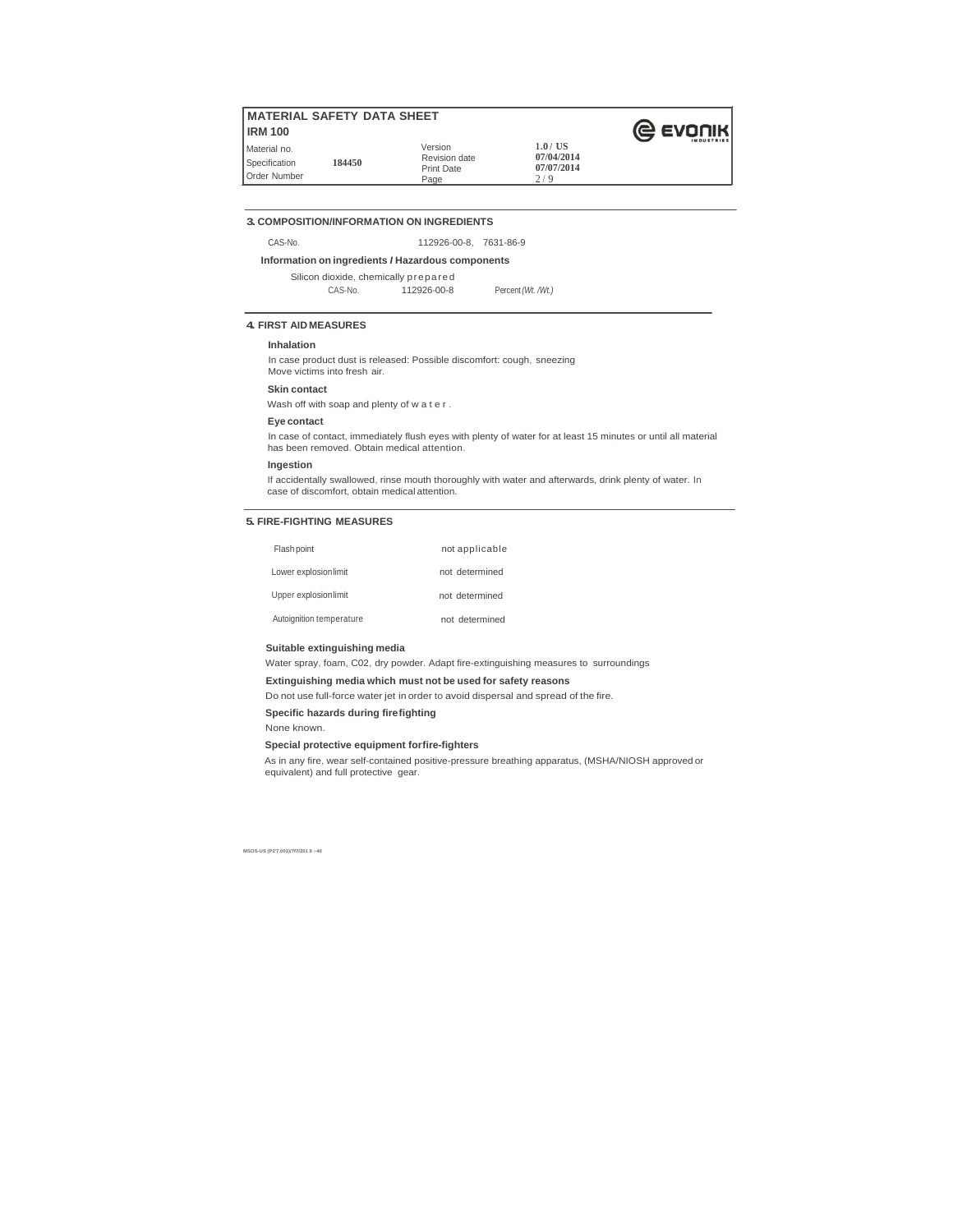| MAI ERIAL SAFEII DA I A SHEEI<br><b>IRM 100</b> |        |                                                | @ EVONIK                                  |                   |
|-------------------------------------------------|--------|------------------------------------------------|-------------------------------------------|-------------------|
| Material no.<br>Specification<br>Order Number   | 184450 | Version<br>Revision date<br>Print Date<br>Page | 1.0/US<br>07/04/2014<br>07/07/2014<br>3/9 | <b>INDUSTRIES</b> |

6. ACCIDENTAL RELEASE MEASURES

Personal precautions Wear personal protective equipment. Environmental precautions Obey relevant local, state, provincial and federal laws and regulations. Do not contaminate any lakes, streams, ponds, groundwater or soil. Methods for cleaningup Sweep uporvacuum upspillage and collect in suitable container for disposal.

7. HANDLING AND STORAGE

### Handling

I

Safe handling advice Use with adequate ventilation. Advice on protection against fire and explosion Take precautionary measures against static discharges.

Storage

Requirements for storage areas and containers Keep containerstightly closed inadry, cool place.

### 8. EXPOSURE CONTROLS *I* PERSONAL PROTECTION

Component occupational exposure guidelines

|                               | • Silicon dioxide, chemically prepared                                                                                                                  |                                   |  |
|-------------------------------|---------------------------------------------------------------------------------------------------------------------------------------------------------|-----------------------------------|--|
| CAS-No.<br>Control parameters | 112926-00-8<br>$5 \text{ mg/m}$ 3<br>Respirable fraction.                                                                                               | PEL: (OSHAZ1)                     |  |
|                               | $15 \,\mathrm{mq/m}$<br>Total dust.                                                                                                                     | PEL: (OSHA Z1)                    |  |
|                               | 20millions of particles<br>per cubic foot of air                                                                                                        | Time Weighted Average (TWA):(Z3)  |  |
|                               | $0.8$ mg/m $3$                                                                                                                                          | Time Weighted Average (TWA): (Z3) |  |
|                               | The exposure limit is calculated from the equation, 80/(%Si02), using a value of<br>100% Si02. Lower values of % Si02 will give higher exposure limits. |                                   |  |

MSOS.US(P27I001)f7nf20149:40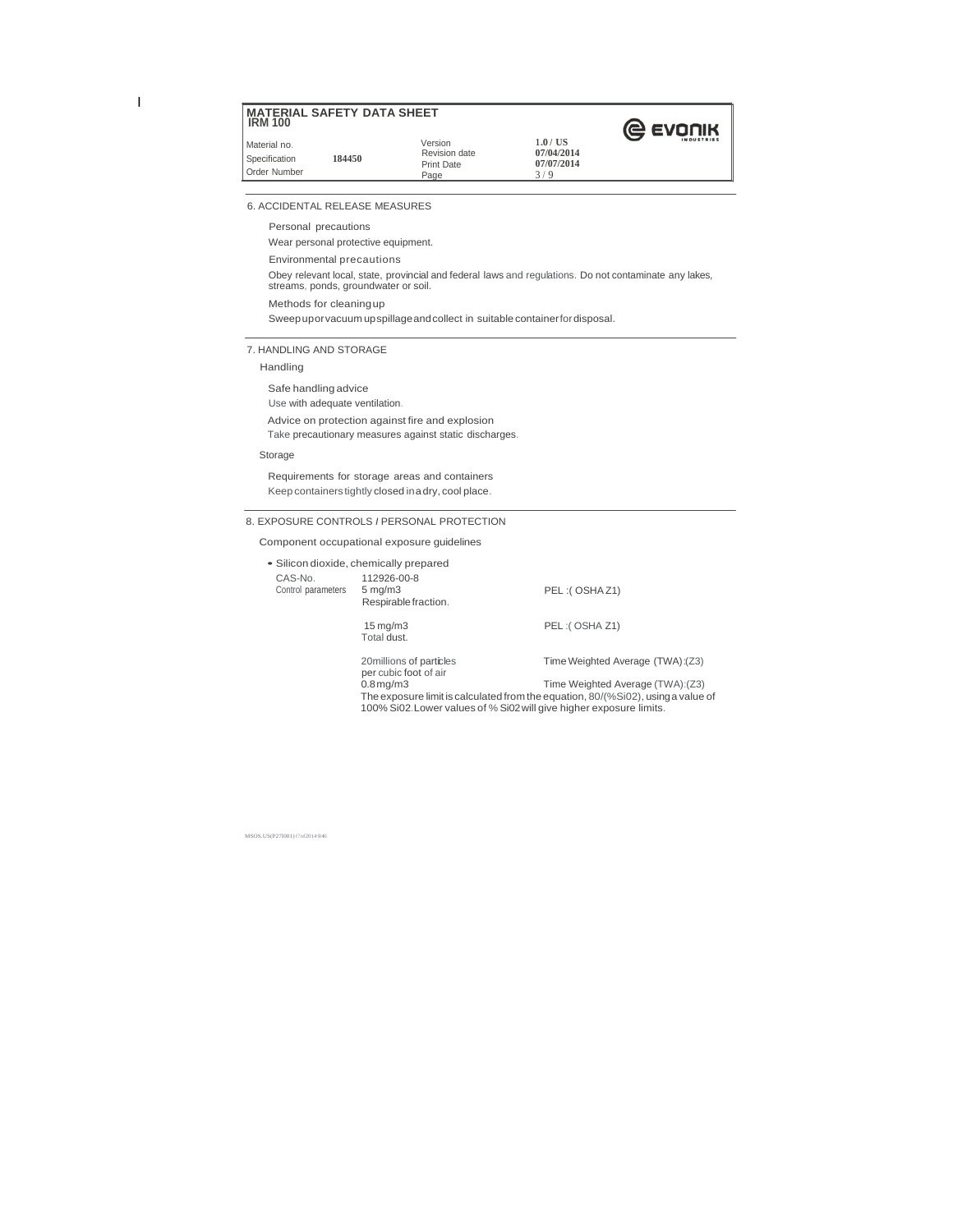### **IRM 100**

| Material no.<br>Specification<br>Order Number | 184450 | Version<br><b>Revision date</b><br>Print Date<br>Page | 1.0/US<br>07/04/2014<br>07/07/2014<br>4/9 |
|-----------------------------------------------|--------|-------------------------------------------------------|-------------------------------------------|
|                                               |        |                                                       |                                           |

**@ EVONIK** 

**4 / 9**



#### **Respiratory protection**

A respiratory protection program that meets OSHA 1910.134 and ANSI 288.2 or applicable federal/provincial requirements must be followed whenever workplace conditions warrant respirator use. NIOSH's "Respirator Decision Logic" may be useful in determining the suitability of various types of respirators.

#### **Hand protection**

Wear protective gloves made of the following materials: material, rubber, leather.

#### **Eye protection**

Wear safety glasses with side shields. In case dusts are formed, wear close fitting protective goggles.

### **Skin and body protection**

A safety shower and eye wash fountain should be readily available.

To identify additional Personal Protective Equipment (PPE) requirements. It is recommended that a hazard assessment in accordance with the OSHA PPE Standard (29CFR 1910.132) be conducted before using this product.

#### **Hygiene measures**

When using, do not eat, drink or smoke. Wash face and/or hands before break and end of work. To ensure ideal skin protection: use super fatted soaps and skin cream for skin care. Wash contaminated clothing before reuse.

#### **Protective measures**

Handle in accordance with good industrial hygiene and safety practices. If there is the possibility of skin/eye contact, the indicated hand/eye/body protection should be used. Ifworkplace exposure limits are exceeded and/or larger amounts are released (leakage, spilling, dust) the indicated respiratory protection should be used.

### **9. PHYSICAL AND CHEMICAL**

#### **PROPERTIES Appearance**

| powder   |
|----------|
| white    |
| odorless |
| solid    |
|          |

solid

# **Safety data**

pH ca. 5.5 (50 g / l) (20°C) Method: DIN / ISO 787 /9 (suspension) Melting point/range ca. 1700°C Boiling point/range not determined Flash point not applicable Flammability not applicable

Autoignition temperature: not determined

'-..--'" **MSOS-US (P27/001)/7nl20149:40**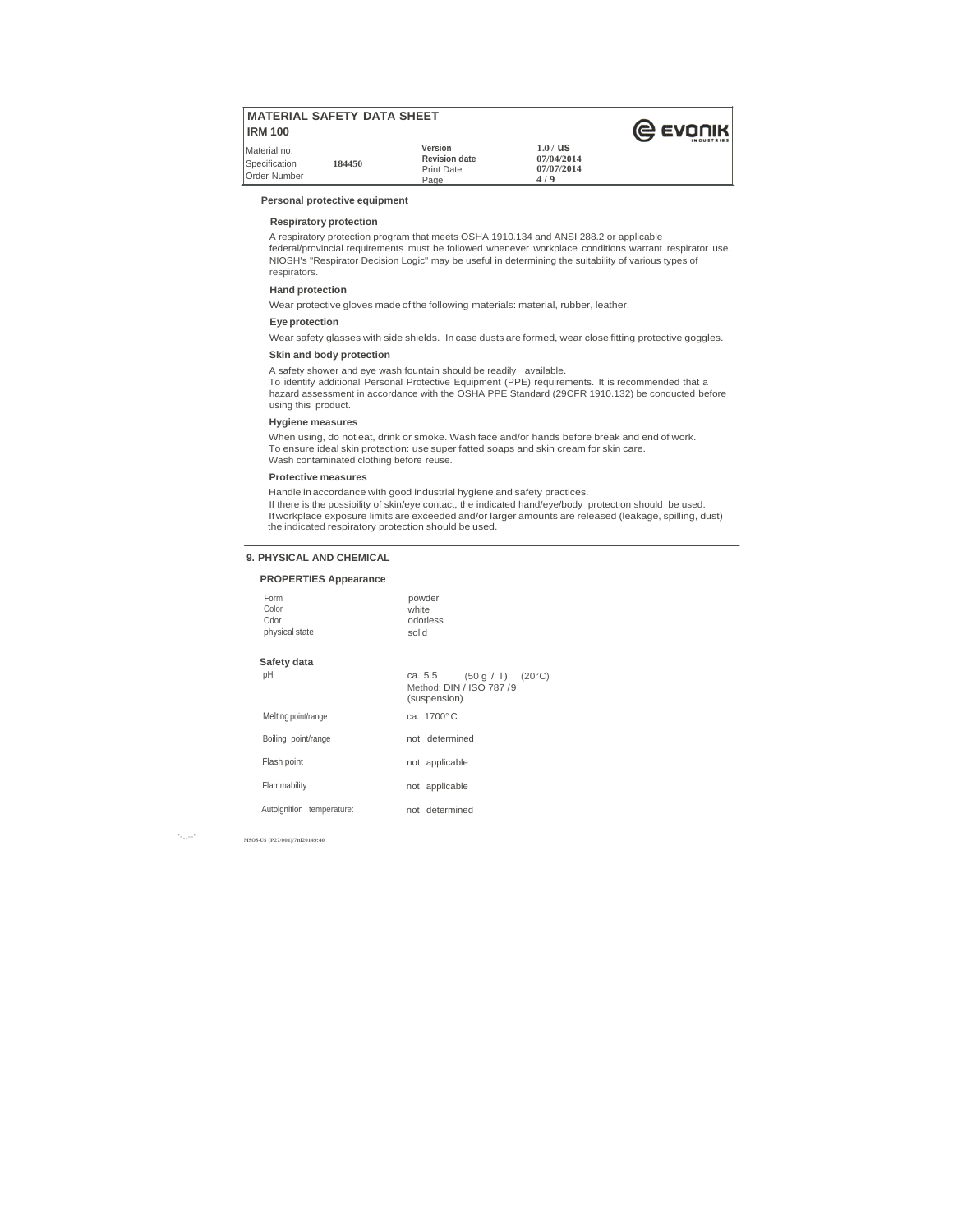| <b>MATERIAL SAFETY DATA SHEET</b><br><b>IRM 100</b> |                   |            | @ EVONIK   |
|-----------------------------------------------------|-------------------|------------|------------|
| Material no.                                        | Version           | 1.0/US     | INDUSTRIES |
| 184450                                              | Revision date     | 07/04/2014 |            |
| Specification                                       | <b>Print Date</b> | 07/07/2014 |            |
| Order Number                                        | Page              | 5/9        |            |

| Autoinflammability                                     | not applicable                              |
|--------------------------------------------------------|---------------------------------------------|
| <b>Explosiveness</b>                                   | Not to be expected in view of the structure |
| Lower explosion limit                                  | not determined                              |
| Upper explosion limit                                  | not determined                              |
| Minimum ignition energy                                | not determined                              |
| Vaporpressure                                          | not applicable                              |
| Density                                                | ca. 2 g/cm3 (20 °C)                         |
| Tapped density                                         | ca. $65 g / I$<br>Method: DIN / ISO 787/11  |
| Water solubility                                       | hardly soluble                              |
| Partition coefficient (n-octanol/water) not applicable |                                             |
| Viscosity, dynamic                                     | not applicable                              |
| Vapour density                                         | not applicable                              |

### **10. STABILITY AND REACTIVITY**

| Conditions to avoid                         | No specific hazards are known.                                                        |
|---------------------------------------------|---------------------------------------------------------------------------------------|
| Materials to avoid                          | None known                                                                            |
| Hazardous decomposition products None known |                                                                                       |
| Thermal decomposition                       | $>2000^{\circ}$ C                                                                     |
| Hazardous reactions                         | None if processed as per stipulations                                                 |
| Further information                         | Stable under normal conditions.<br>Product will not undergo hazardous polymerization. |

### **11. TOXICOLOGICAL INFORMATION**

| Product Acute oral toxicity       | LD50 Rat: $> 5000$ mg/kg<br>Method: OECD Test Guideline 401<br>comparable product                |
|-----------------------------------|--------------------------------------------------------------------------------------------------|
| Product Acute inhalation toxicity | LCO Rat: 0.69 mg/l / 4 hMethod: analogy OECD-method<br>No deaths occurred.<br>comparable product |

**MSOS-US {P27/0CM) I7nf'2-014 9:40**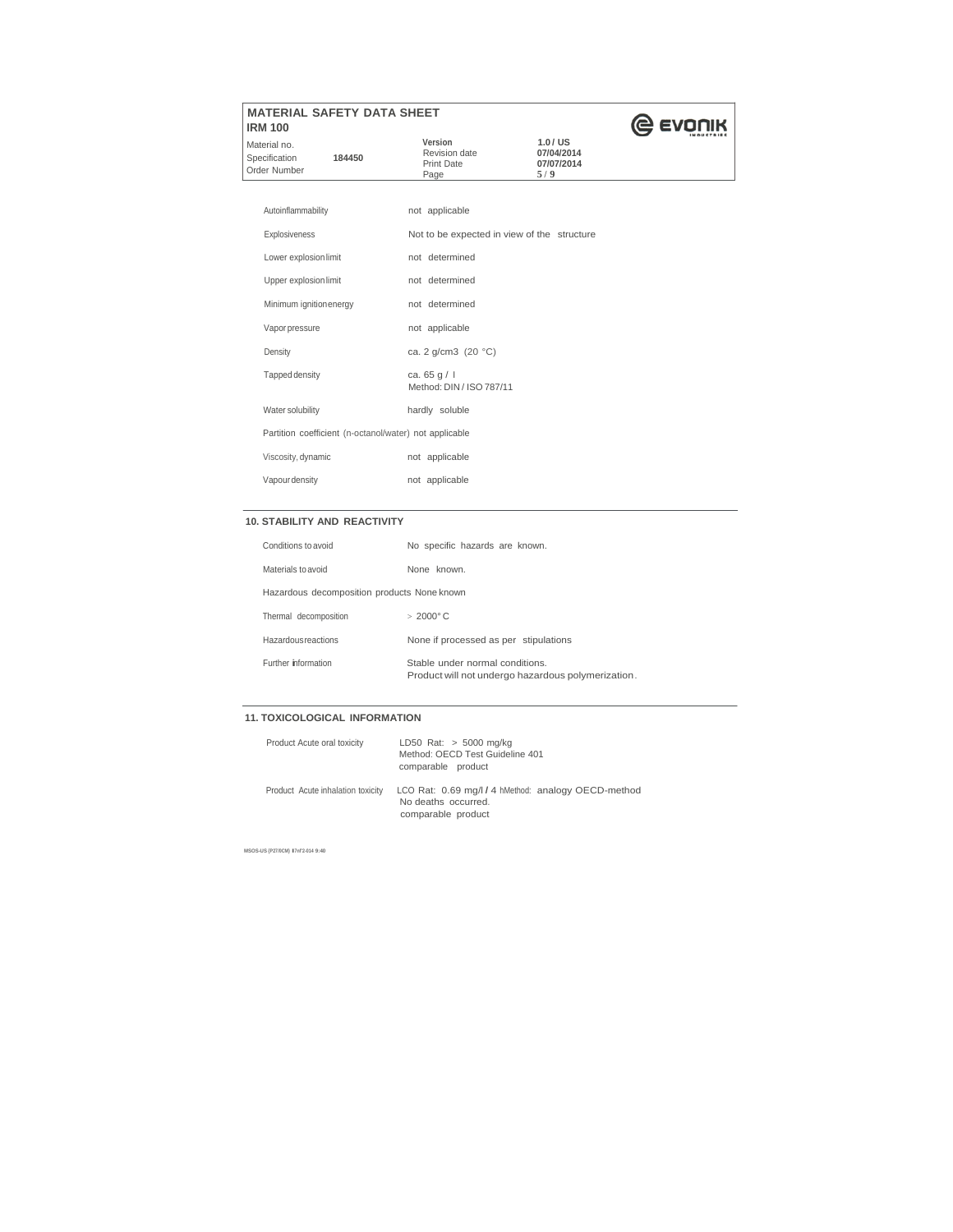#### MATERIAL SAFETY DATA SHEET **@** EVONIK IRM <sup>100</sup> Material no. 1.0 / US version 1.0 / US 184450 Revision date Print Date 07104/2014 0710712014 Specification Order Number Page  $6/9$ Product Acute dermal toxicity LD50 Rabbit: > 5000 mg/kg comparable product Product Skinirritation Rabbit notirritating Method: analogy OECD-method comparable product Product Eyeirritation Rabbit not irritating Method: analogyOECD-method comparable product Product Sensitization not known Product Repeated dose toxicity Oral no negative effects inhalative No irreversible changes and no indication of silicosis. Component Gentoxicity invitro Silicon dioxide, chemically prepared 112926-00-8 no evidence of mutagenic effects literature Component Gentoxicity invivo Silicon dioxide, chemically prepared 112926-00-8 no evidence of mutagenic effects literature Product Mutagenicity no evidence of mutagenic effects assessment Product Carcinogenicity No evidence that cancer may be caused. Product Toxicity to reproduction no evidence of reproductiontoxic properties Product General Toxicity The classification criteria are not met based on the available data. Information Product Human experience Silicosis or other product specific illnesses of the respiratory tract were not observed in association with the product.

### 12. **ECOLOGICAL INFORMATION**

#### **Elimination information (persistence and degradability)**

Biodegradability The methods for determining biodegradability are not applicable to inorganic substances.

#### **Behavior in environmental compartments**

| <b>Bioaccumulation</b> | Not to be expected. |
|------------------------|---------------------|

MSOS-US(P27/001)17f7!2.0 11. 9:40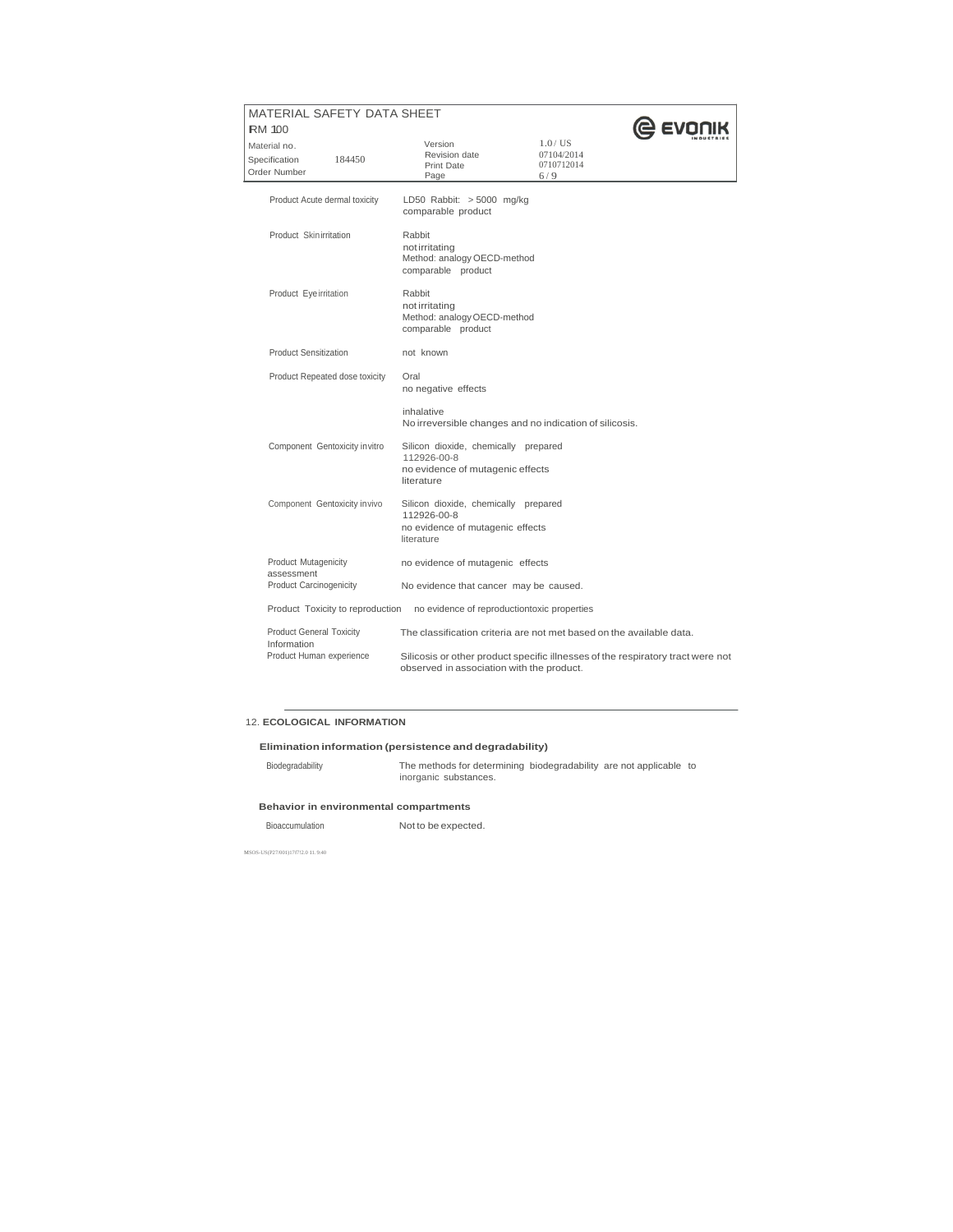#### **MATERIAL SAFETY DATA SHEET @** EVONIK **IRM 100 1.0 / US**  Material no. **Version 07/04/2014**  Revision date Print Date **184450** Specification **07/07/2014** Order Number

Page

| Mobility                       | No remarkable mobility in soil is to be expected.                       |
|--------------------------------|-------------------------------------------------------------------------|
| <b>Ecotoxicity effects</b>     |                                                                         |
| Toxicity to fish               | LCSO (Brachydanio rerio): $> 10000$ mg/l / 96 h<br>Method: OECD 203     |
| Toxicity todaphnia             | ECSO Daphnia magna: > 10000 mg/l / 24 h<br>Method: OECD 202             |
| General Ecological Information | The classification criteria are not met based on the available<br>data. |

#### **13. DISPOSAL**

### **CONSIDERATIONS WASTE**

### **DISPOSAL**

Advice on disposal Waste must be disposed of in accordance with federal , state and local regulations. Incineration is the preferred method.

 $7/9$ 

### **14. TRANSPORT INFORMATION**

#### **Transport/further information**

Not dangerous according to transportregulations.

### **15. REGULATORY INFORMATION**

### **US Federal Regulations**

#### **OSHA**

If listed below, chemical specific standards apply to the product or components:

None listed

#### **Clean Air Act Section (112)**

If listed below, components present at or above the de minimus level are hazardous air pollutants:

None listed

### **CERCLA Reportable Quantities**

If listed below, a reportable quantity (RQ) applies to the product based on the percent of the named component:

None listed

**MSDS-US {P27i'001)/ 71712014 UO**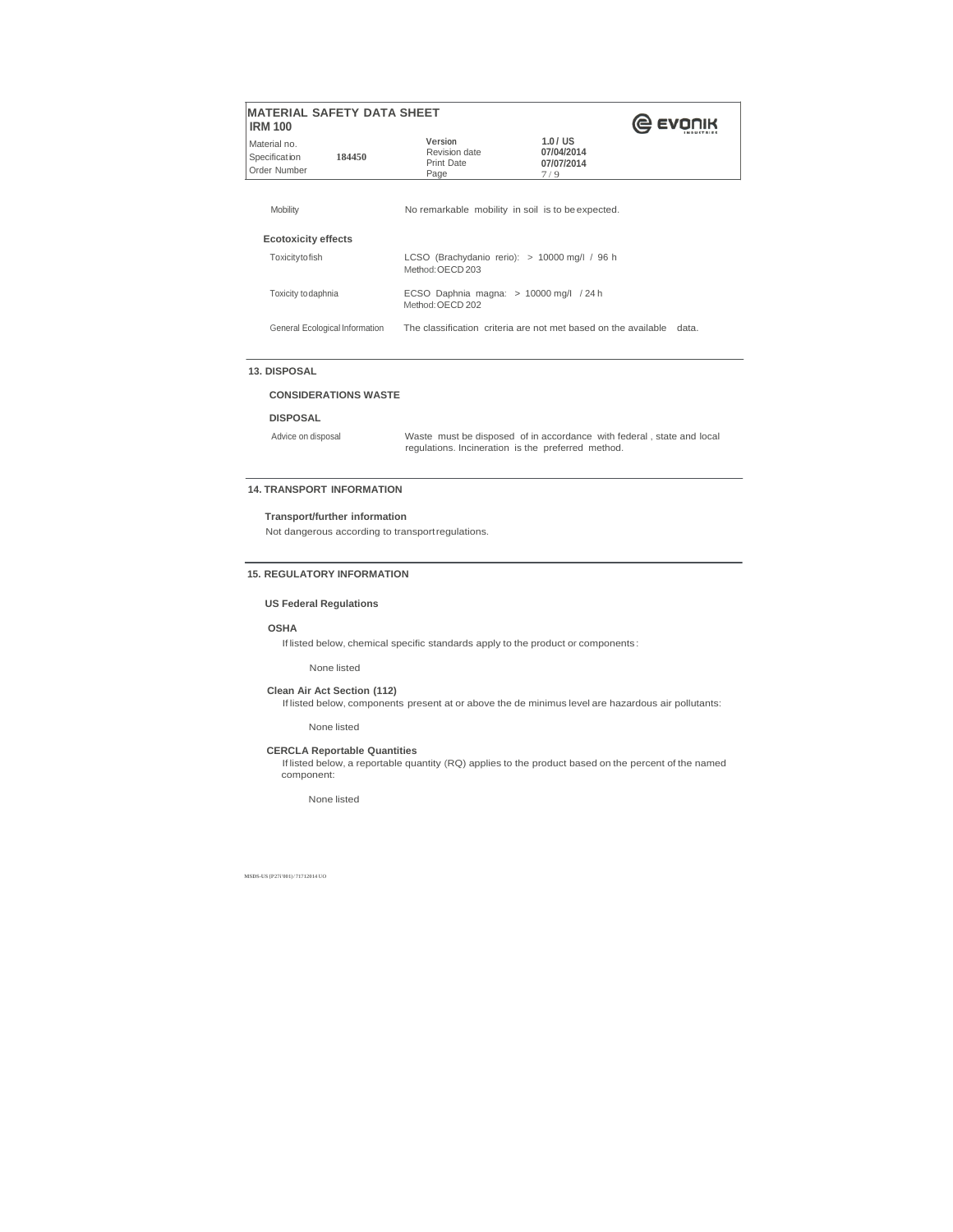| <b>RM 100</b>                                 | MAILRIAL SAFEIY DATA SHEET |                                                       |                                              | @ EVONIK<br>INDUSTRIES. |
|-----------------------------------------------|----------------------------|-------------------------------------------------------|----------------------------------------------|-------------------------|
| Material no.<br>Specification<br>Order Number | 184450                     | Version<br><b>Revision date</b><br>Print Date<br>Page | $1.0/$ US<br>07/04/2014<br>07/07/2014<br>8/9 |                         |

#### **SARA Title Ill Section 311/312 Hazard Categories**

The product meets the criteria only for the listed hazard classes:

Acute Health Hazard

### **SARA Title Ill Section 313 Reportable Substances**

If listed below, components are subject to the reporting requirements of Section <sup>313</sup> of Title Ill of the Superfund Amendments and Reauthorization Act of 1986 and 40 CFR Part 372:

None listed

### **Toxic Substances Control Act (TSCA)**

If listed below, non-proprietary substances are subject to export notification under Section 12 (b) of TSCA:

None listed

### **State Regulations**

### **California Proposition 65**

A warning under the California Drinking Water Act is required only if listed below:

None listed

#### **International Chemical Inventory Status**

Unless otherwise noted, this product is in compliance with the inventory listing of the countries shown<br>below. For information on listing for countries not shown, contact the Product Regulatory Services<br>Department.

| Europe (EINECS/ELINCS) |
|------------------------|
| USA (TSCA)             |
| Canada (DSL)           |
| Australia (AICS)       |
| Japan (MITI)           |
| Korea (TCCL)           |
| Philippines (PICCS)    |
| China                  |
| New Zealand            |

Listed/registered Listed/registered Listed/registered Listed/registered Listed/registered Listed/registered Listed/registered Listed/registered Notlisted/Notregistered

### **16. OTHER INFORMATION**

### **HMIS Ratings**

| Health:          |   |
|------------------|---|
| Flammability:    | n |
| Physical Hazard: | ∩ |

**MSDS-US(P27tW1) 17n/2014IUO**